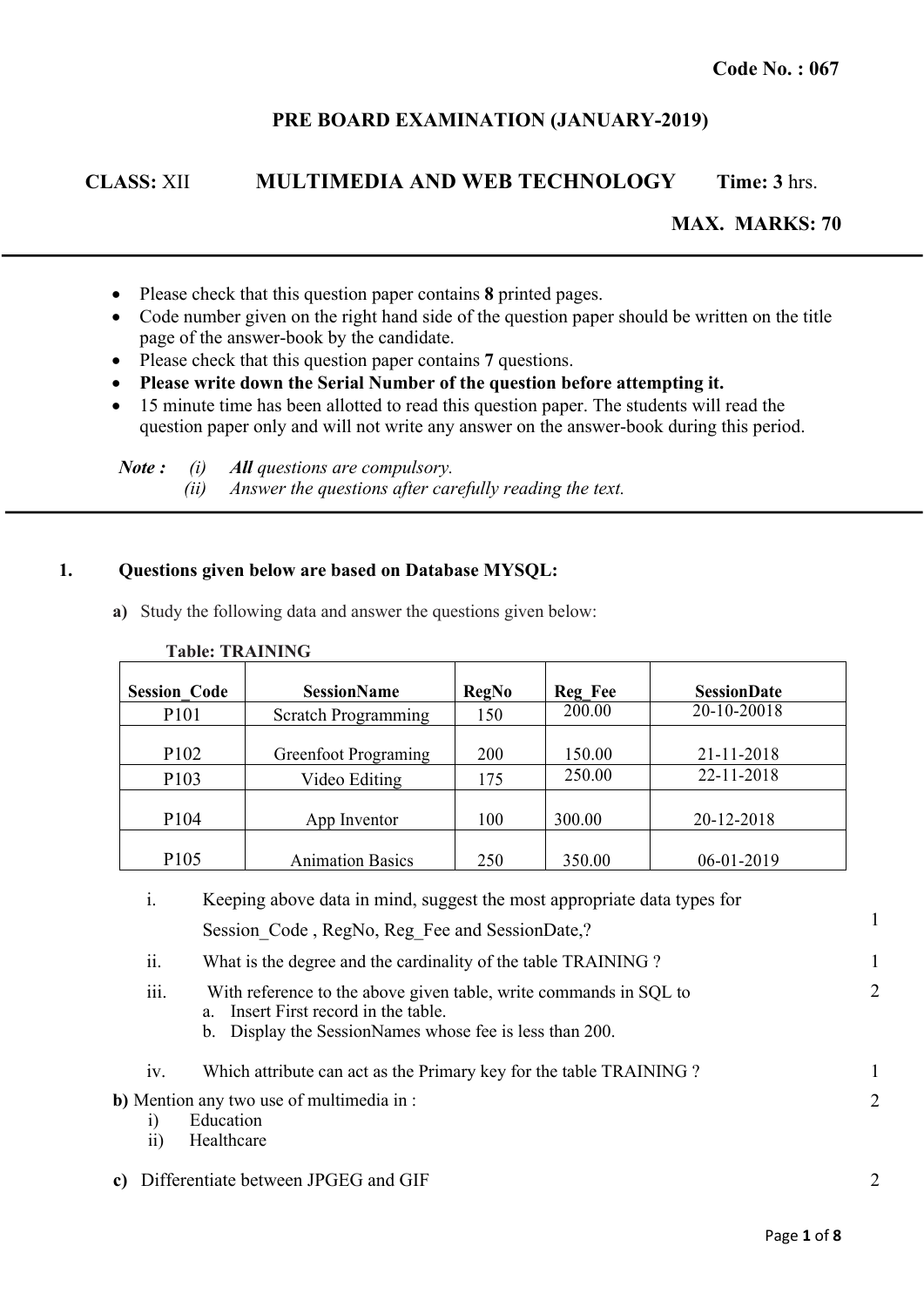- **d)** Ehtishaam is a trainer who wants to train his students for driving a car before actually making them sit in a real car. Which of the following multimedia technology will help him achieve this:
	- 1) Video on Demand
	- 2) Virtual Reality
	- 3) Video Conferencing

### **2. Answer the following questions based on Macromedia Flash :**

- **a)** What is a keyframe?
- **b)** Write the difference between a guide layer and a mask layer?
- **c)** Ramesh has created a movie in Flash. When he is running his movie, it is going very fast. What should he do to slow down his movie?
- **d)** Differentiate between a Symbol and an Instance.
- **e)** Observe the image given below and do as directed :



- The bike on the left hand side shows the position for frame 1.
- The bike on the right hand side shows the position for frame 20.
- The bike in frame 1 moves to frame 20 following path as shown in fig.
- The image of bike is bike.jpg saved in flash library.

## **3. Answer the following questions based on HTML :**

- **a)** Explain the use of HTML tag to embed a video clip in HTML file.
- **b)** Write the HTML command to create a button in a form with the caption "Click Me" ?

1

1

1

1

2

1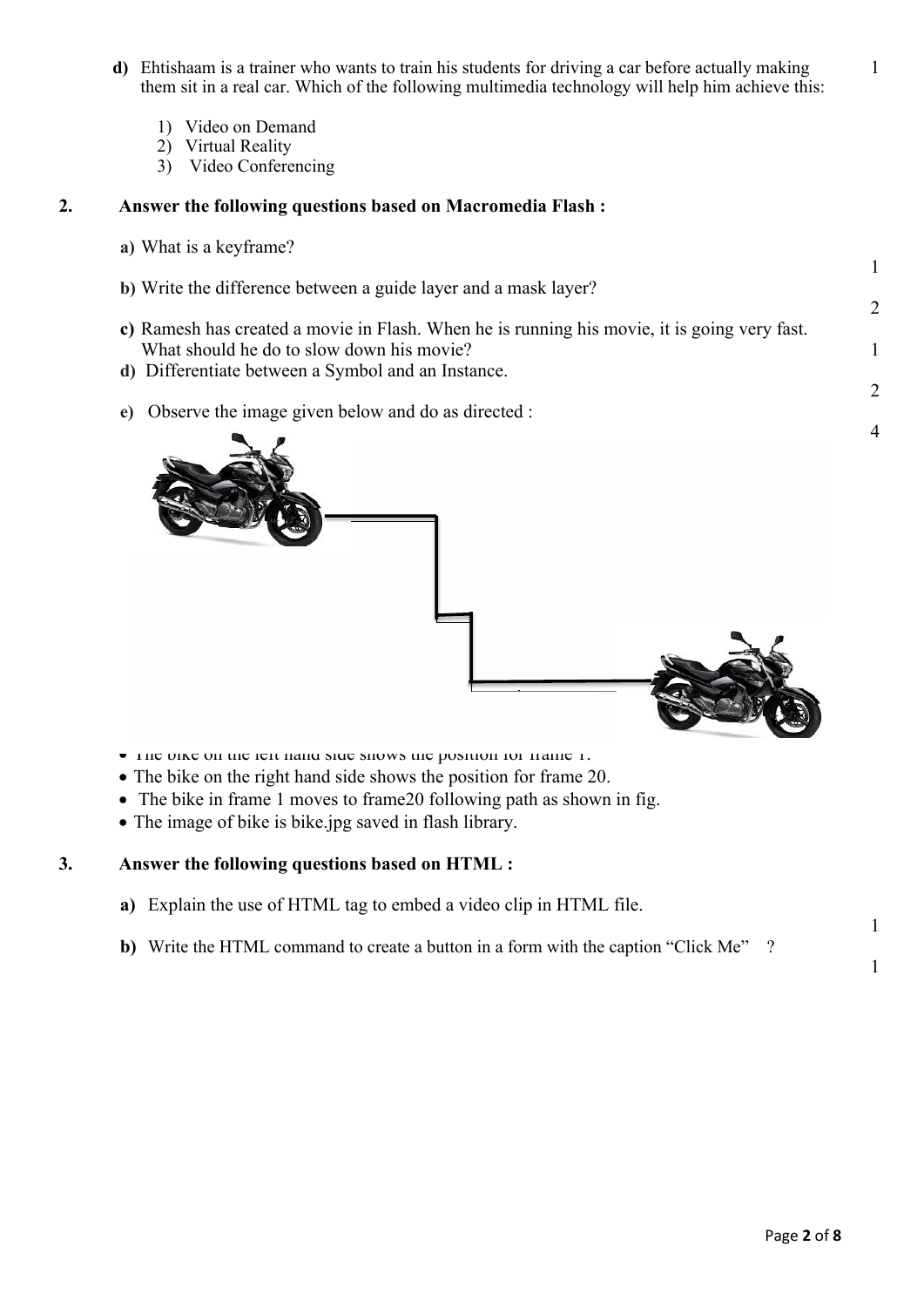#### **Consider the following while writing the HTML code:**

- 1. Title of the page should be "Save Girl Child"
- 2. Link colour should be "Maroon", visited link colour should be "Red" .
- 3. Heading of page is "violet"
- 4. Picture used in the page is the file "savegirl.jpg"
- 5. Table should have a border of width 1, border of table should be "green".
- 6. Background of first row is "yellow" and of second row is "cyan"
- 7. Pages linked to :

At the National level as "national.html"

At the State level as "state.html"

At the District level as "district.html

8. Bottom message is of size 2 is linked to email-id savegirl@abc.com.

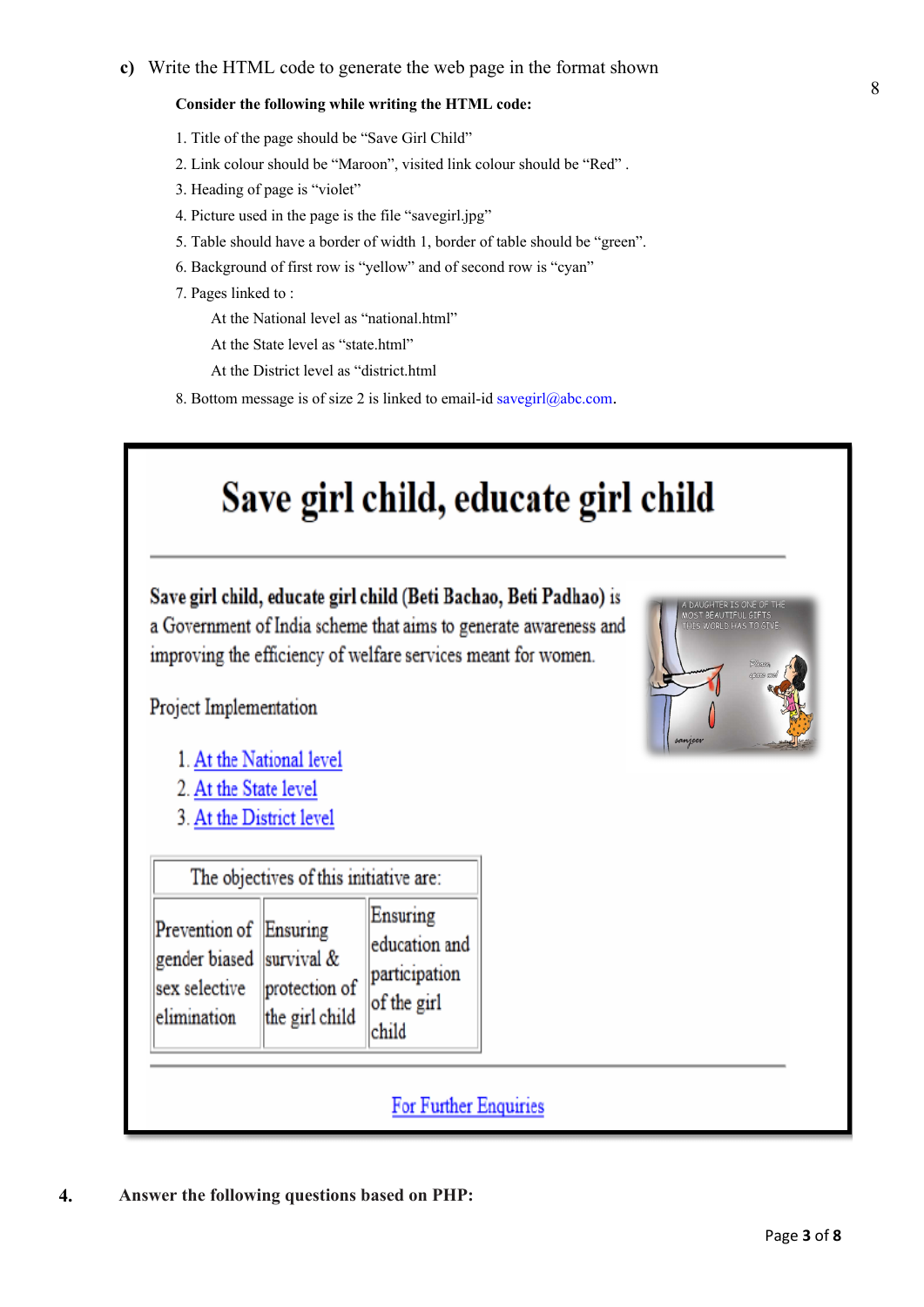- **a)** Write any two advantages of PHP
- **b**) What is the importance of \$ POST over \$ GET ?
- **c)** Give the output of the following statements :
	- i. echo substr(**"**Shantiniketan School!**"**,6);
	- ii. echo 10/5+2\*4%8;
	- iii. echo strtolower("PRODUCT ACTIVATED");
	- iv. echo date("M-d-Y", mktime(0,0,0,8,42,2017));

**d)** Using PHP , create a text file saved as

C:\xampp\htdocs\myfile\exam.txt in which write the four lines of text as written.

*"Fisherman in the cold sea would not harm whales and the man gathering salt would not look at his hurt hands"*

In the same file write the code to display all the vowels letters and the total no f vowels. **e)** Identify the errors and rewrite the given code :

#### $\text{thm}$

```

  <?php
      $d = date("D");
      Switch ($d)
         case "Mon":
               echo "Today is Monday";
               break;
         case "Tue":
               echo "Today is Tuesday";
               break;
         case "Wed":
               echo "Today is Wednesday";
               break;
         case "Thu":
               echo "Today is Thursday";
               break;
         case "Fri":
               echo "Today is Friday";
               break;
         case "Sat":
               echo "Today is Saturday";
               break;
         case "Sun":
               echo "Today is Sunday";
               break;
         default
               echo "Wonder which day is this?";
```
2

1

2

2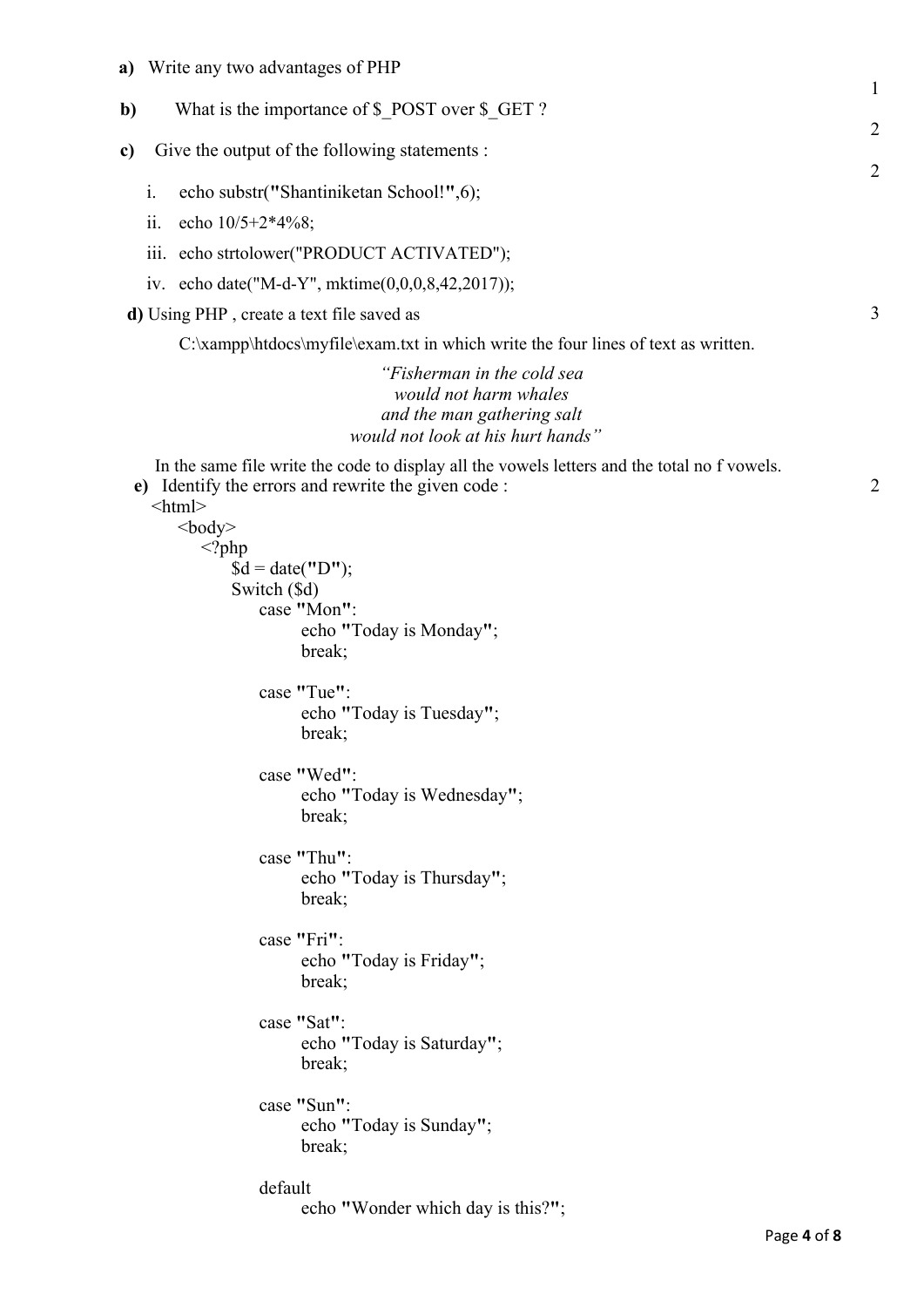}  $<$ /hody>  $<$ /html $>$ 

## **5. Answer the following questions based on PHP :**

**a)** What will be the values of the variables x and y after executing the following code?

```
x=0; y=0;
for(x=1;x \le 5; ++x)
{
  y = 2x + 1;
    -- $y;
 }
```
**b**) Rewrite the following code using switch case

```
if(SType==T')echo "DISCOUNT ON TV"; 
else if($Type=='M') 
echo "DISCOUNT ON MOBILE PHONE"; 
else if($Type=='C') 
echo "DISCOUNT ON CAMERAS"; 
else 
echo "NO DISCOUNT";
```
- **c)** What is a Superglobal? Explain Any two?
- **d)** Write a PHP code to set a cookie named "COUNTRY" and value "QATAR".The cookie should expire after one week. Also display the values stored in \$ COOKIE.
- **e)** Following is the code to create a connection to the server and to create a database named COMPANY in MySQL. Fill in the blanks to complete the code:

<?php

\$servername ="localhost"; \$username="username"; \$password="password";

//**Create connection**  $\text{Sconn} = \text{mysgli connect}\{\text{Susename},\text{S} \}$ //**Check connection** if  $\qquad \qquad \{$ 

die("Connection failed:" . mysqli\_connect\_error( ));

}

1

2

2

2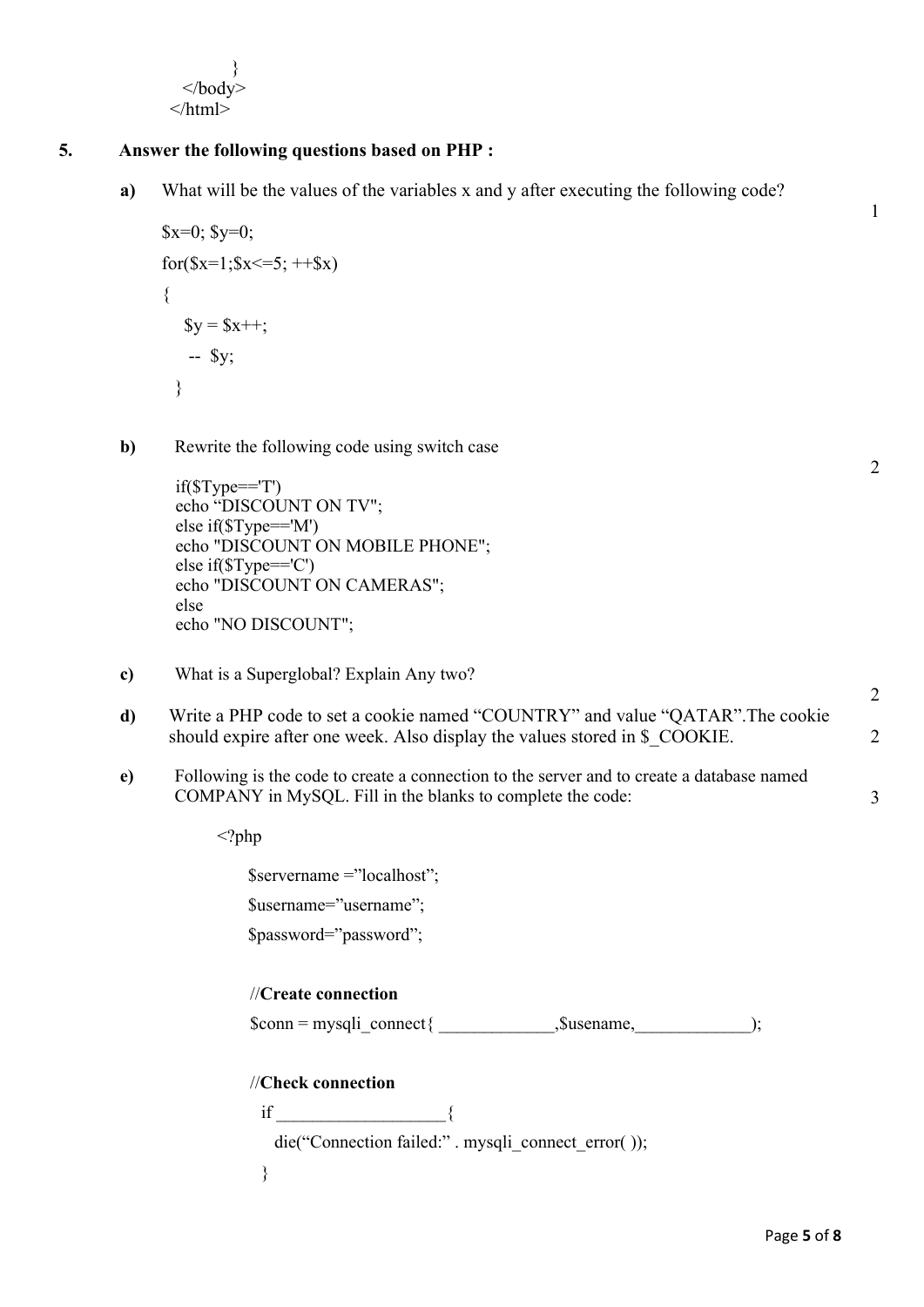//**Create database** \$sql= " database COMPANY"; if (mysqli\_query(\$conn , \_\_\_\_\_\_\_\_\_\_\_\_\_\_\_\_ ) ) { echo "Database created successfully"; } else { echo "Error creating database:" .mysqli error(\$conn); } mysqli\_close( \_\_\_\_\_\_\_\_\_\_\_\_\_\_\_\_\_ ); ?>

## **6. Answer the following questions based on JavaScript:**

| a) | Write the use of conditional operator with the help of an example? |  |
|----|--------------------------------------------------------------------|--|
|    | Write the code using do while loop without effecting the output:   |  |

```
<SCRIPT LANGUAGE="JavaScript">
```

```
var prod,b; 
prod=1; 
for(b=1; b \leq 10; b \neq -3)
{ 
document.write(b); 
prod=prod+b*b; 
} 
document.write("the final prod is" & prod); 
</SCRIPT>
```
**c)** Analyze the given program segment and determine how many times the loop will be executed. What will be the value of A after loop is terminated?

```
var A , B;
A = 5;
B = 10:
while(A>=1){ 
document.write(A+B); 
A = A - 1;
B = B - 2;
       }
```
**d)** Create a form that contains a Discount Calculator as shown below. When the user enters his/her Amount, the *Discount* should be displayed in the *second textbox* and the *Total Amount to be paid* in the *3rd text box* on click of the display button.

The calculation of discount should be done as follows :

*If the Amount is greater than or equal to 8000, then the Discount is 10% of the Amount.*

 $\mathfrak{D}$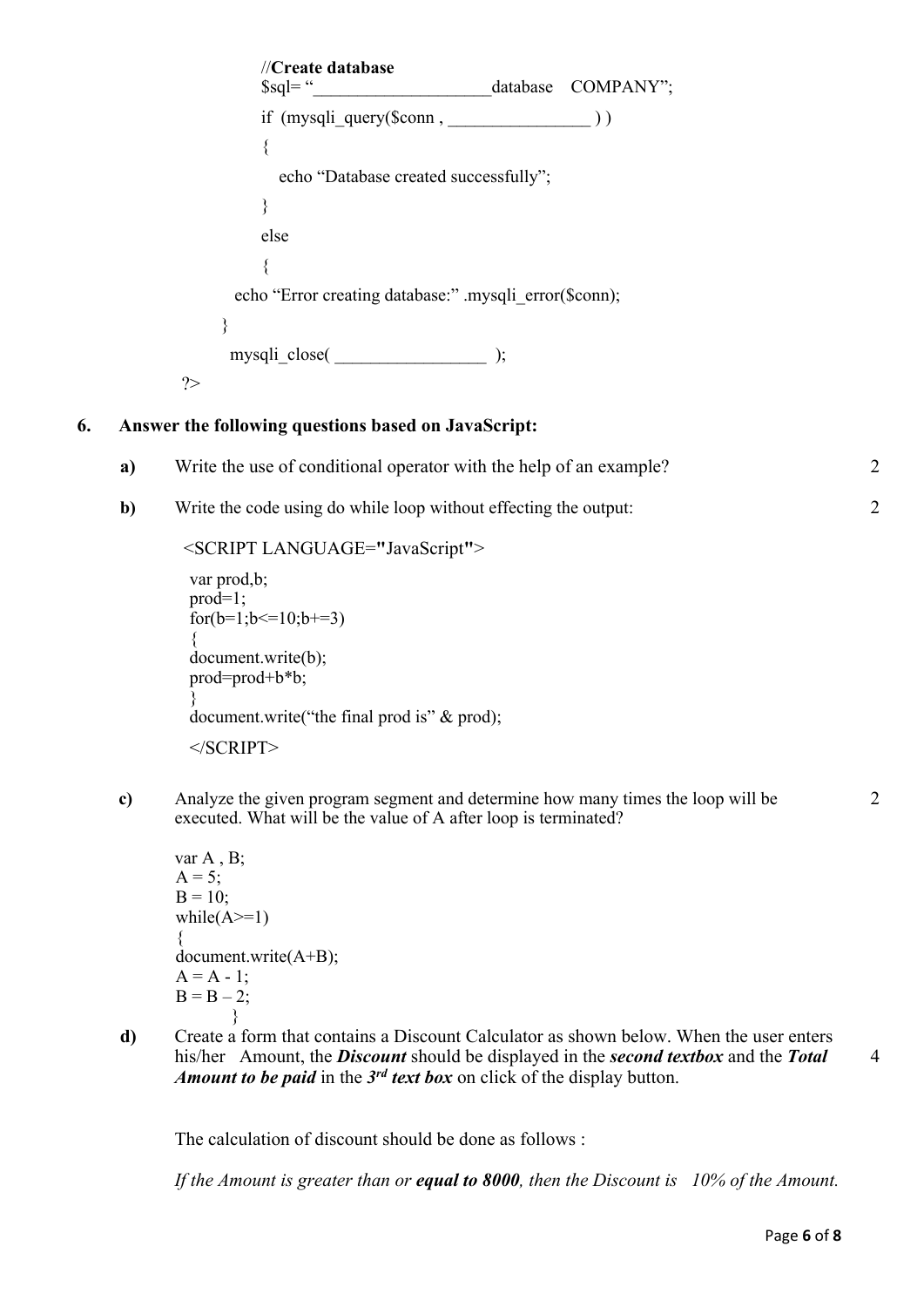*If the Amount is greater than or equal to 5000 but less than 8000, then the Discount is 5% of the Amount.*

*And if the Amount is less than 5000, then no Discount.*

Write the HTML code for creating the form and the embedded JavaScript code for the click event of the button.

| <b>Enter The Amount:</b>                |                |
|-----------------------------------------|----------------|
| <b>Your Discount is:</b>                |                |
| <b>Your Total Amount To be Paid is:</b> |                |
|                                         | <b>Display</b> |

## **7. Answer the following questions based on Communication and Network concepts:**

| a)           | Write two advantages of using open source software over proprietary software.                                                                                      |   |
|--------------|--------------------------------------------------------------------------------------------------------------------------------------------------------------------|---|
| b)           | Write one advantage of Bus Topology of network. Also, illustrate how 4 computers can be<br>connected with each other using bus topology of network.                |   |
| c)           | Explain the following terms:                                                                                                                                       | 2 |
|              | i. GSM<br>ii. CDMA                                                                                                                                                 |   |
| d)           | How firewall protects our network?                                                                                                                                 |   |
| $\mathbf{e}$ | What is the significance of UNICODE?                                                                                                                               |   |
| f)           | Little Stars School is setting up their new campus in Mumbai. You, as a network expert,<br>have to study the data given below and answer the following questions : | 4 |

Physical locations of the buildings of the school :